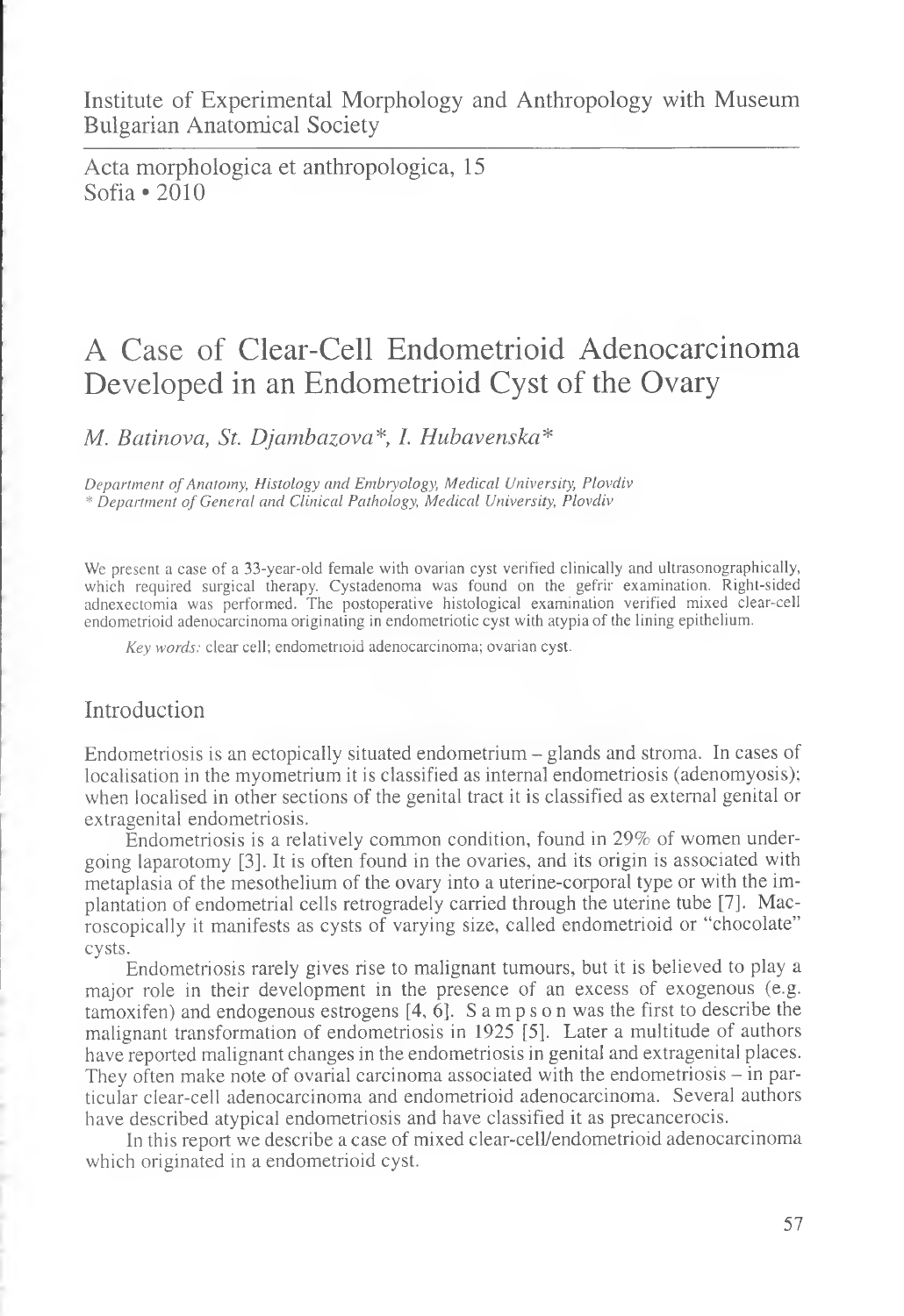### Case description

*r*

A thirty-three-year-old woman (S. R. B. No 1425-31/05) with two-week-long complaints of pain in the lower abdomen, stronger on the right side. A gynecologic examination revealed a tumoural formation in the region of the right ovary. An echography of the pelvis established a right-sided ovarial cyst. A laparotomy was performed. Gefrir examination showed the process in the right adnexes to be a cystadenoma. Per the diagnosis the only surgery undertaken was a right-sided adnexectomy.

A macroscopic inspection of the biopsy specimen established a monolocular cyst 10 cm in diameter, with thick, dense, and in some places fibrous yellowish-brown walls, its cavity filled with thick chocolate-like matter.  $\hat{A}$  washout revealed a dense, solid knot filling more than a half of the cavity, on a wide base, with coarse imperfections and with a light-yellowish-gray sectional surface flecked with hemorrhages, necroses, and cavities with jelly-like contents. The tissue fragments of the biopsy specimen were processed and stained according to routine methodology with haematoxyllin and eosin.

During the histological examination of the sections along the wall of the cyst we discovered focal upholstery made of endometrioid epithelium - in places single-layered,



Fig. 1. Wall of endometrioid cyst lined with single-layered endometrioid epithelium and area lined with taller, stratified epithelium showing signs of cellular atypism.  $\times$  40



Fig. 2. Local clear cell metaplasia in the wall of endometrioid cyst,  $\times$  10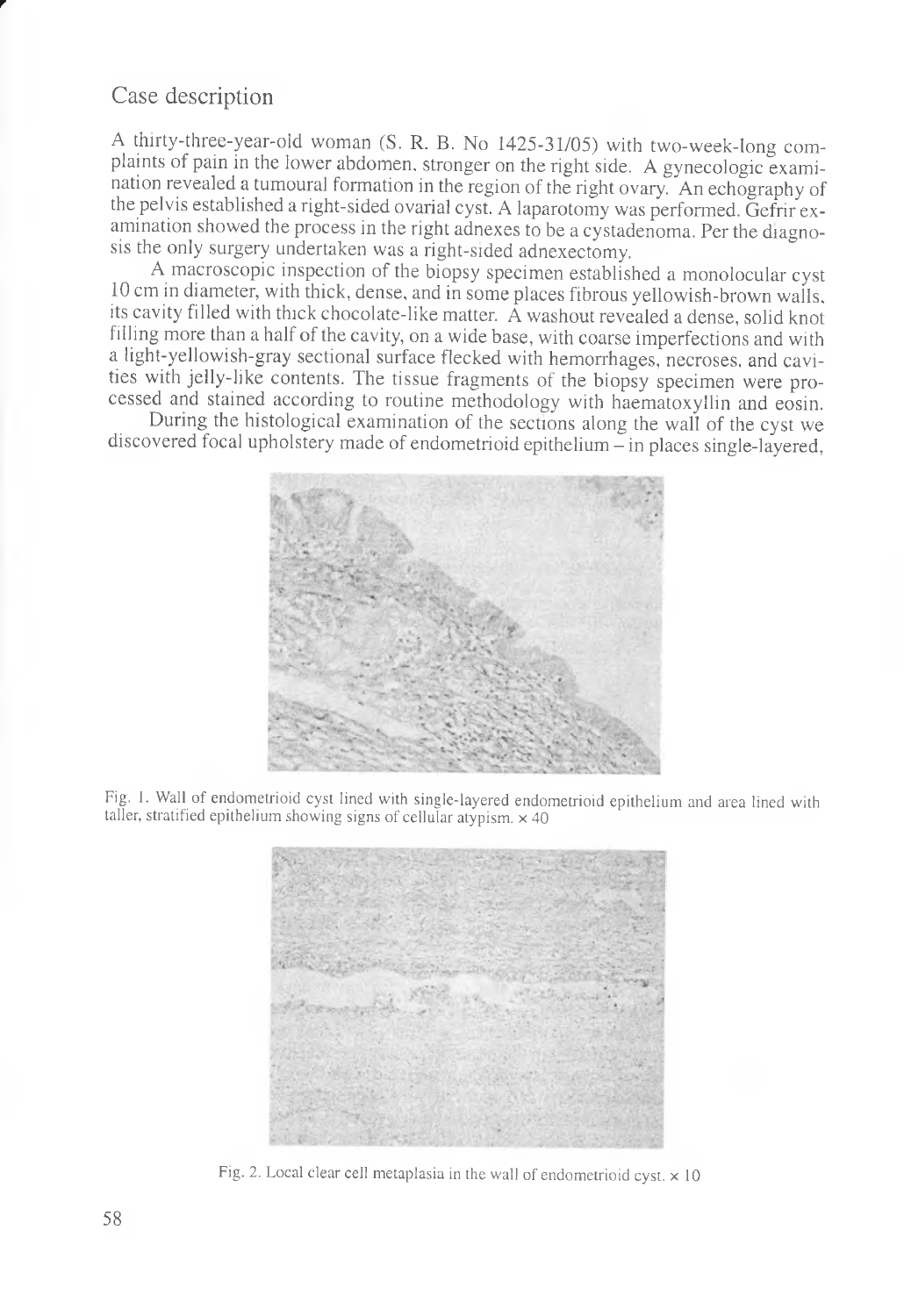

Fig. 3. Dense tumoural knot with fields of clear cell carcinoma and endometrioid adenocarcinoma. x10



Fig. 4. Area of clear cell carcinoma. x 40



Fig. 5. Endometrioid adenocarcinoma with area of squamous cell metaplasia. Magnification x 40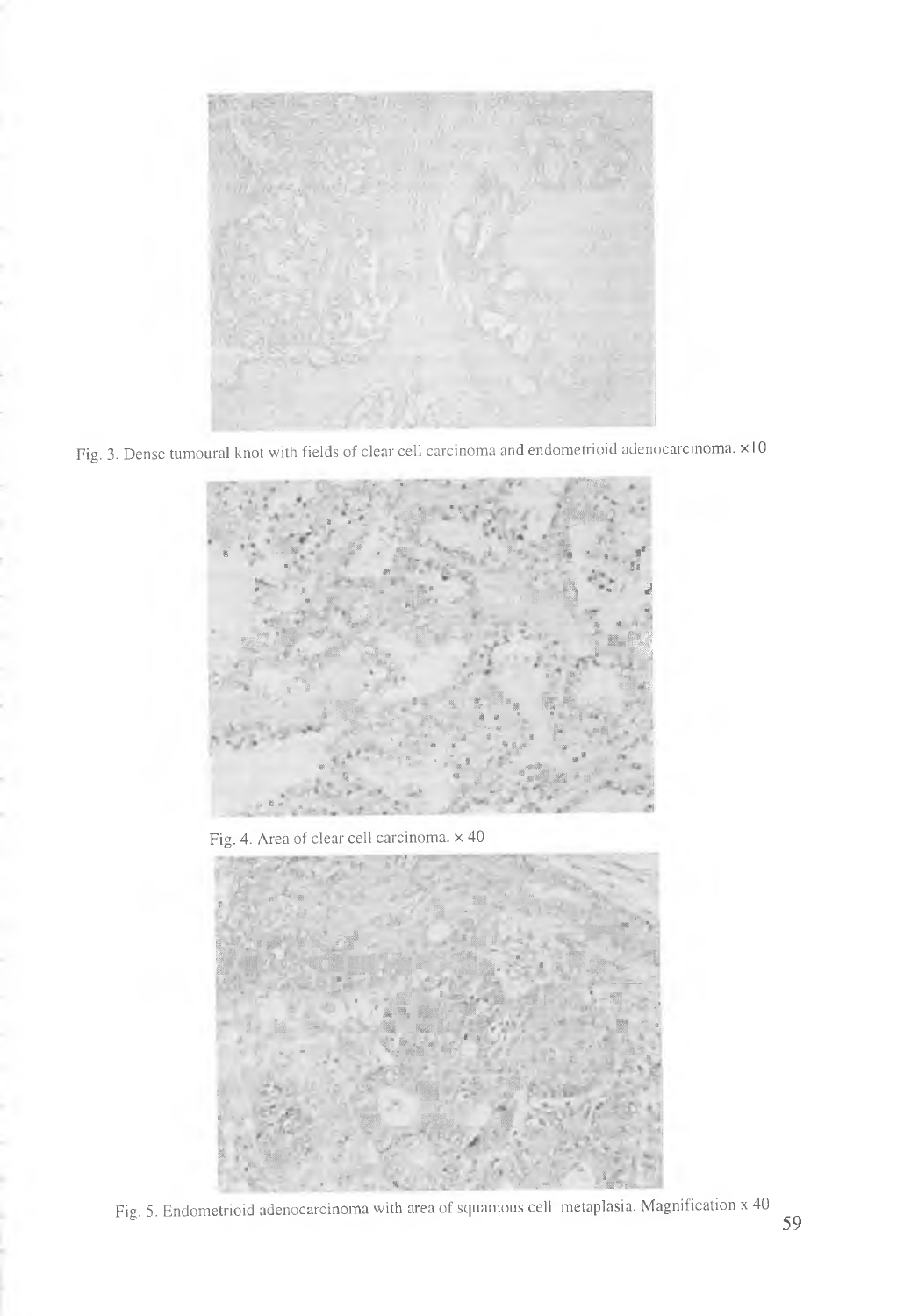in places multilayered, stacked higher and exhibiting signs of cellular atypism — hyperchromic nuclei, polymorphism, increased nucleus-to-cytoplasm ratio (Fig. 1). The endometrioid epithelial upholstery is absent in some places or is substituted by clearcell ("thumbtack-like") epithelium, mucinous, eosinophilic epithelial metaplasia (Figs. 2, 3). In isolated short and narrow islets under the epithelium we found endometrioid stromal cells.

During the histological examination of the dense tissue knot we observed a mixing of fields with the characteristics of both clear-cell adenocarcinoma and endometrioid adenocarcinoma amidst considerable fibrous stroma. The endometrioid component has focal squamous cell metaplasia (Figs. 3, 4, 5). Biopsy verification of mixed clear-cell/ endometrioid adenocarcinoma in an endometrioid cyst with atypism of the upholstering epithelium required relaparotomy, hysterectomy with left-sided adnexectomy and omentectomy. No histological evidence for endometriosis or a malignant process was found in the material from the relaparotomy.

#### Discussion

Sampson was the first to note that malignant alterations can emerge from endometriosis and proposed the following criteria for detecting them: 1) there is clear evidence of endometriosis near the tumour; 2) the histological type of the tumour suggests endometriosis as the probable origin; and 3) there is no other primary site [3, 5]. In 1990, Heaps et al. presented 195 prior cases of malignant tumours originating from foci of ovarial or extraovarial endometriosis and also discussed 10 of their own cases. Out of 205 cases, 165 (78%) involved ovarial endometriosis, 44 (21.3%) were extraovarial endometrioses, and 4 patients had endometriosis both inside and outside the adnex [5].

Other reports based on retrospective material show that ovarial endometriosis is most often combined with clear-cell adenocarcinoma and endometrioid adenocarcinoma. The cases of endometriosis with ovarial adenocarcinoma vary between 21-73.9% (mean 38.6%) for clear-cell adenocarcinoma and from 9.6-41.9% (mean 24.4%) for endometrioid adenocarcinoma [5]. According to another source, the most common ovarial tumours associated with endometriosis are the endometrioid tumors (70%). The predominant part (90%) of carcinomas connected to extraovarial endometriosis are also of the endometrioid type [2].

The number of tissue sections in a given case of endometriosis is a factor that influences the percentage differences in reported cases. The fewer the sections made, the fewer the cases involving endometriosis [5]. In addition, the tumour may completely invade the source tissue, eliminating all histological evidence of typical or atypical endometriosis [3].

Czernobilsky and Morris investigated 192 cases of endometriosis and first described atypical endometriosis [3]. Atypical endometriosis is characterised by abnormal but not malignant cells which exhibit hyperchromasia, light to moderate polymorphism, and increased nucleus-to-cytoplasm ratio. The epithelial cells are usually tall and layered. Czernobilsky and Morris also described inflammatory atypia in endometriosis, where cells are in one row, with minimal nucleic hyperchromasia, and are adjacent to noticeable stromal inflammation [3].

The age of patients with atypical endometriosis varies between 27 and 39 years (mean 35.3 years). The attending symptom is abdominal pain. Often, endometrioid cysts are described macroscopically. In reports, atypical endometriosis is present in only 1.7% of cases of endometriosis without neoplasm and is combined very often with malignant epithelial neoplasm /predominantly clear-cell or endometrioid carcinoma [3].